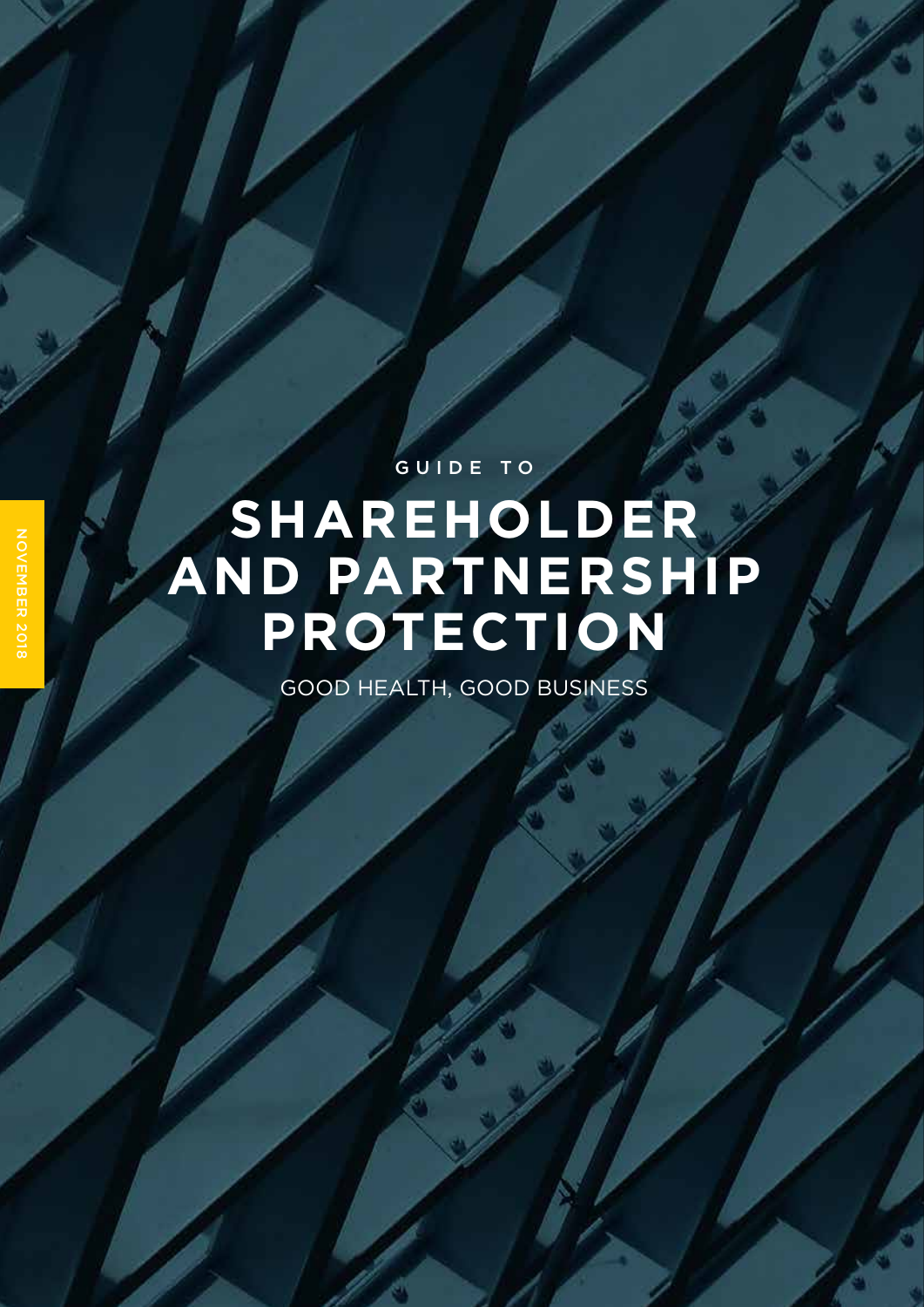#### GUIDE TO

# **SHAREHOLDER AND PARTNERSHIP PROTECTION**

Good health, good business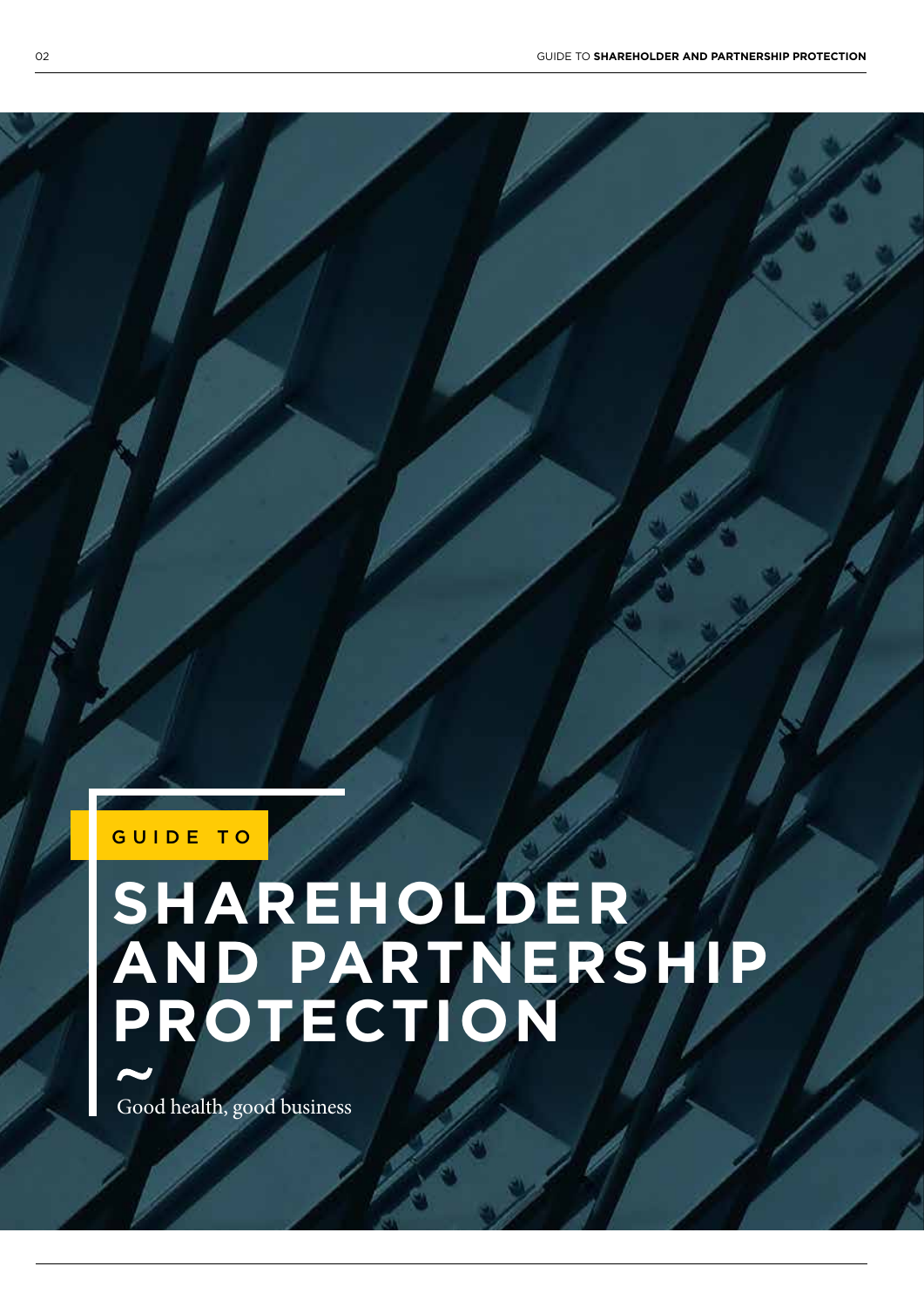I f your business partner or a shareholder died or became critically ill, have you ever thought what the impact could be?

The loss of a business partner or a shareholder can have a major impact on the success of any business. But it's not just about the loss of profits the business could suffer. Who would take their place? Not only in performing their dayto-day duties, but also in making decisions of how your business is run in the future.

#### **NO KNOWLEDGE OF THE BUSINESS**

You could even be forced to work with a member of their family who has no knowledge of the business and isn't really that interested in it. That family member would now have the same say as your partner before they died. This could be very disruptive or totally unacceptable to the other partner/ shareholders. The family may even want to sell their share of the business, which could be bought by a competitor or other unsuitable buyer.

Also, if your shareholding director or partner becomes critically ill, this could lead to uncertainty for the business. Would they be able to return to work? Would they even want to? Would they want to sell their shares following a health scare?

#### **WHEN THE UNEXPECTED HAPPENS**

Unlike the other forms of business protection, shareholder or partnership protection covers individuals rather than the company. It can help solve many of the problems that could arise when the unexpected happens.

The protection needs of shareholders and partners are broadly similar. This protection gives you and your partners the security of being able to keep the ownership of the business in the hands of the people who have built it by enabling you to 'buy out' the share of a business colleague who has died or become too ill to carry on working at a fair price.

#### **ENSURE CONTROL OF THE COMPANY**

It can also form part of an arrangement that is designed to ensure that control of the company stays in the hands of the current owners, and that the family that inherits the shares receives their full value. If a company's Articles of Association includes a pre-emption clause, the remaining shareholders have an automatic right to buy the shares of a partner who dies or leaves due to illness.

If a partnership has not drawn up a partnership agreement, under current law the partnership will end on the death of any of the partners. With suitable cover and a suitable arrangement in place, the remaining owners would not have the issue of raising capital to buy out a business owner who is critically ill, or the heirs of a business owner who has died, and allows them to keep control of the business.

#### **ESTABLISH THE SUMS ASSURED NEEDED**

Typically, each individual business owner needs to take out a separate plan, written under a business assurance trust. The business owners must decide between life cover and critical illness cover, or a combination of the two. The policy can be a fixed or whole life term,

depending on the business owner's specific needs.

The amount of cover should reflect the value of each owner's full share in the business. One way of measuring this is as a proportion of the capital value of the business, plus the goodwill included in the accounts, any undistributed profits, and the individual's loan or partnership account. The value of the business should be assessed professionally to establish the sums assured needed, and underwriters may ask to see a copy of the valuation.

#### **IMPORTANCE OF OBTAINING PROFESSIONAL ADVICE**

Each person should be covered for the full value of their share of the business. The value of each share should be reviewed regularly to ensure that the cover remains adequate, as the value of a company can change over time. It can therefore be useful for the policy to have the flexibility to accommodate this, both through annual inflation-proofing increases and through large single increases. A valuable feature can be the ability to increase without giving further health evidence.

How the business protection is established and what it is designed to do may impact the taxation of

any benefits received or premiums paid. There should be a business agreement in place detailing how the funds would be used after a claim, for example, a cross option or single option agreement. Each company's circumstances are different – and whichever route is chosen, it is important that you obtain professional advice to ensure the most appropriate arrangements are put in place.

#### **OUR BUSINESS SOLUTIONS CAN HELP GIVE YOUR BUSINESS REASSURANCE**

*No one can predict what will happen in the future, but you can make sure you have the right protection in place to keep your business successful should the worst happen. With so many insurance providers on the market, finding the right cover for your business can be daunting. To discuss your options, please contact us for more information.* 

**UNLIKE THE OTHER FORMS OF BUSINESS PROTECTION, SHAREHOLDER OR PARTNERSHIP PROTECTION COVERS INDIVIDUALS RATHER THAN THE COMPANY. IT CAN HELP SOLVE MANY OF THE PROBLEMS THAT COULD ARISE WHEN THE UNEXPECTED HAPPENS.**